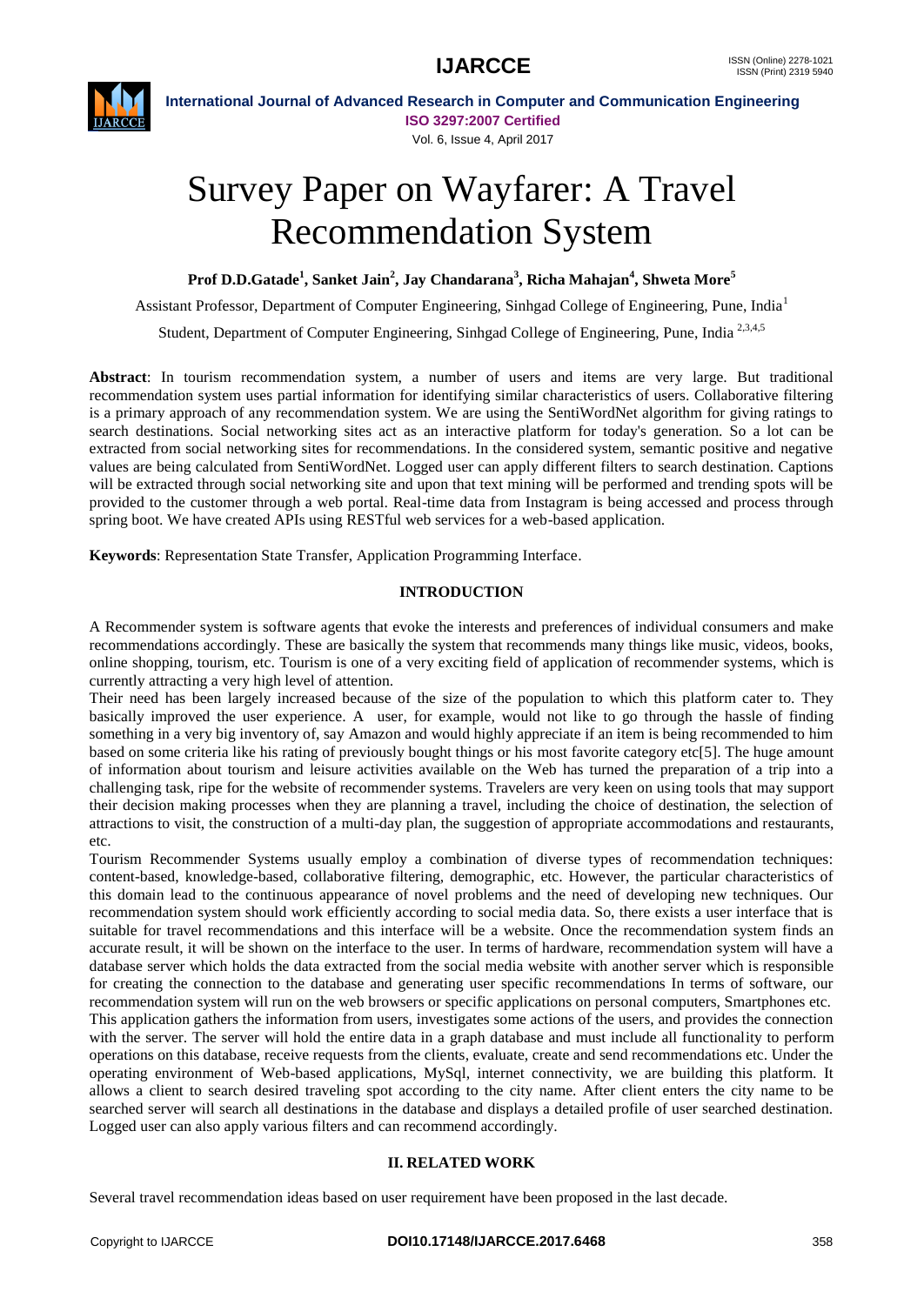

## **International Journal of Advanced Research in Computer and Communication Engineering ISO 3297:2007 Certified**

Vol. 6, Issue 4, April 2017

## A. Domain

The overall idea of travel recommendation system includes data mining for the recommendation. Hence the idea of travel recommendation comes under data mining domain

## B. Related Study

## **V.K. Singh, R. Piryani, A. Uddin, P. Waila [1]**

In this paper they have devised an aspect oriented scheme that analyses the textual reviews of movies and assign it a sentiment label for each aspect [1]. The score on each aspect from multiple reviews is being aggregated and net sentiment profile of movie had generated on all parameters. They used SentiWordNet scheme to compute the document level sentiment for each movie review. The sentiment profile is also compared with document level sentiment results. They introduced two techniques SWN (AAC) and SWN (AAAVC), basically it mined a text. In SWN (AAC) only adverb and adjectives is combine and mined but in SWN (AAAVC) Adverb + Adjective and Adverb + Verb combines and mined. The SWN are proved to best then all previously used text mining algorithm. They also introduced a new sentiment named aspect-level sentiment. In this classification they keep a measure of positively and negatively expressed reviews. It also creates a aspect-vector for aspects like songs, audio, sound track or lyrics. SWN is more efficient and beneficial than alchemy API but it is only giving document level sentiment which will be recovered by aspect level sentiment. Reduce is best in terms of execution time and performance. The relative time is also reduce using map reduce technique.

We have explored different linguistic feature selection, weighing and aggregation schemes. For document-level sentiment classification, we used the SWN (AAC) and SWN (AAAVC) schemes. We obtained result of document level sentiment classification of the data collected using both these schemes and also using Alchemy API.

## **V.Sai Supreetha, V.S.S.K.Anand [2]**

In this paper authors aims to give unified modeling language implementations on music recommender system[2]. They try to define highly abstractive UML implementations of a collaborative filtering model for music recommendation system. For developing this recommender system MVC(model view controller) architecture is followed. The artist and is represented by the play count of each user. The algorithm is applied on a Pearson correlation which help to generate similar a list of similar artists/songs to the users request. From a list generated prediction score is given which shows user likeliness towards the song. The user scenarios are used for constructing a use case diagram. Main activities for each of the services provided are described by the activity diagram. Ht e class diagram describe a structure of the system is being modeled. The sequence diagram is the one of the interaction diagrams that depicts the communication between objects. The only purpose of them is to model the music recommendation system using the behavioral and structural diagrams. They proved that UML implementation reduced the time and complexity of an algorithm.

### **Go Hirakawa, Goshi Sato, Kenji Hisazumi, Yoshitaka Shibata [3]**

In this paper they have introduced an architecture of tourist support information system including VR contents that are aimed to promote Iwate area in Japan[3]. They proposed a system for gathering contents repository and training data to construct regional specific recommender engine on tourist support system. In tourist support system tour information server collects and manages user context, external context and social media context. The technique used by them is collaborative filtering. Recommendation engine is also implemented on server and it is connected to an android tablet client using REST API on the server. They had built a smart phone application along with this to realize navigation at the time of tour. GPS and Becon are implemented. They use training data gathering system which gathers user profile that includes implicit profile and explicit profile.

## **Victor CODINA, and Luigi CECCARONI [4]**

Have developed a recommendation system based on semantic framework[6]. They proved that collaborative recommendation system, content-based recommendation system and few hybrid systems have some limitations which can be overcome by semantic framework. The system purposed two approaches domain-independent nature which provide a personalized services to semantic Web-applications of different domains and the recommender makes use of semantically enhanced algorithm which enhanced user modeling and content adaption. In this a domainbased method makes inferences about user's interest and a semantic similarity method is used to refine the item-user's matching algorithm. The use of FOAF-based user model help for easy integration of the recommender into a web application in any domain. In order to develop a domain-independent recommender, it is necessary to decouple the recommendation engine from the application domains. For this reason, we designed the system as a service provider following the wellknown service oriented architecture (SOA) paradigm.

In **Figure 1**, the abstract architectural design is represented. Using this decoupled design, each Web-application or domain has to expose a list of items to be used in the personalization process; items have to be semantically annotated using the hierarchically structured concepts of the domain ontology, which is shared with the recommender. Thus, the